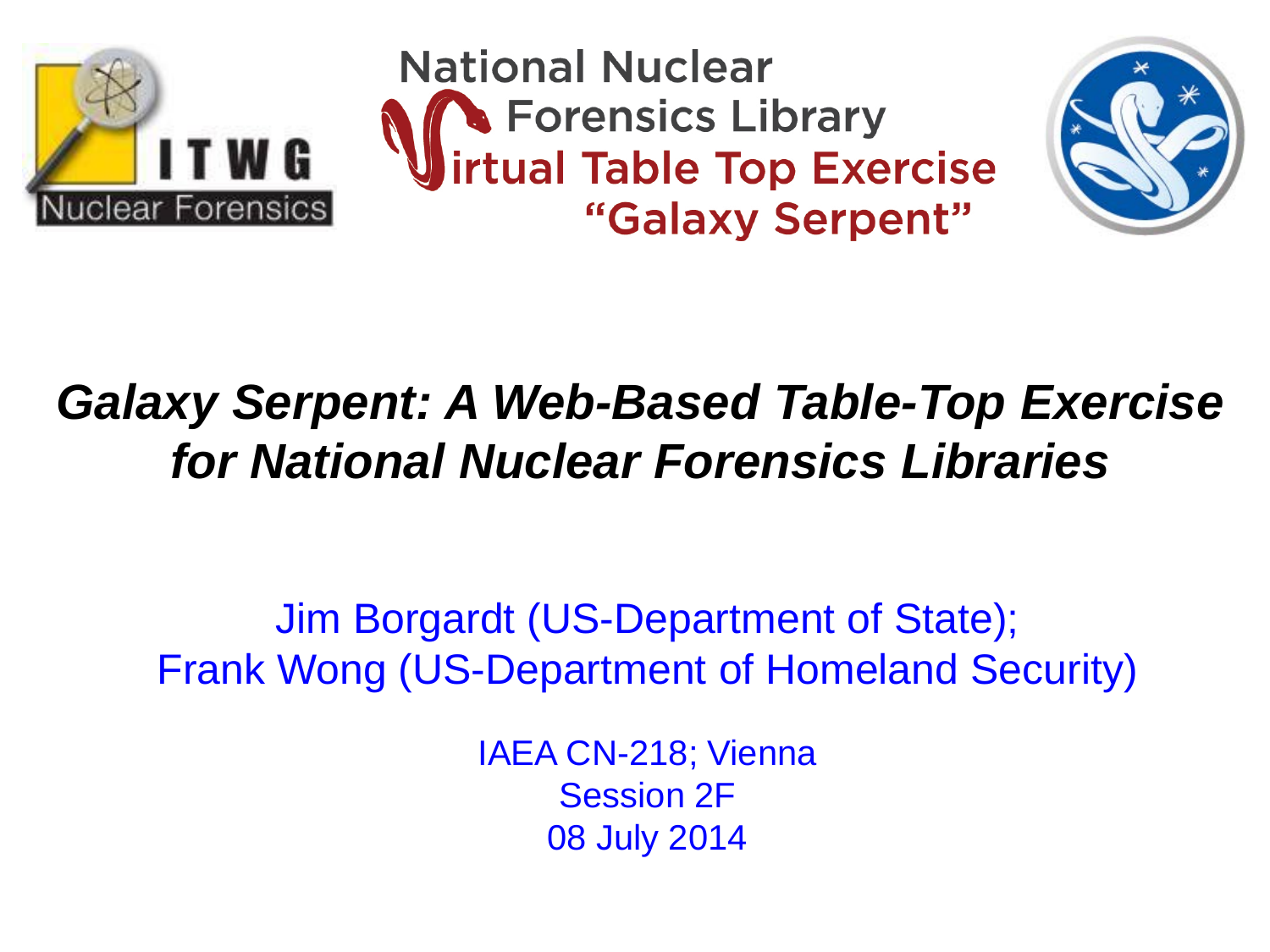# What is Galaxy Serpent?



- First of its kind, entirely web-based, virtual table-top exercise using national nuclear forensics libraries (NNFLs)
- Conducted under the auspices of ITWG; co-led by US State Dept and Dept of Homeland Security
- Designed to address technical aspects of NNFLs
- 16 countries initially volunteered at ITWG-17 to participate

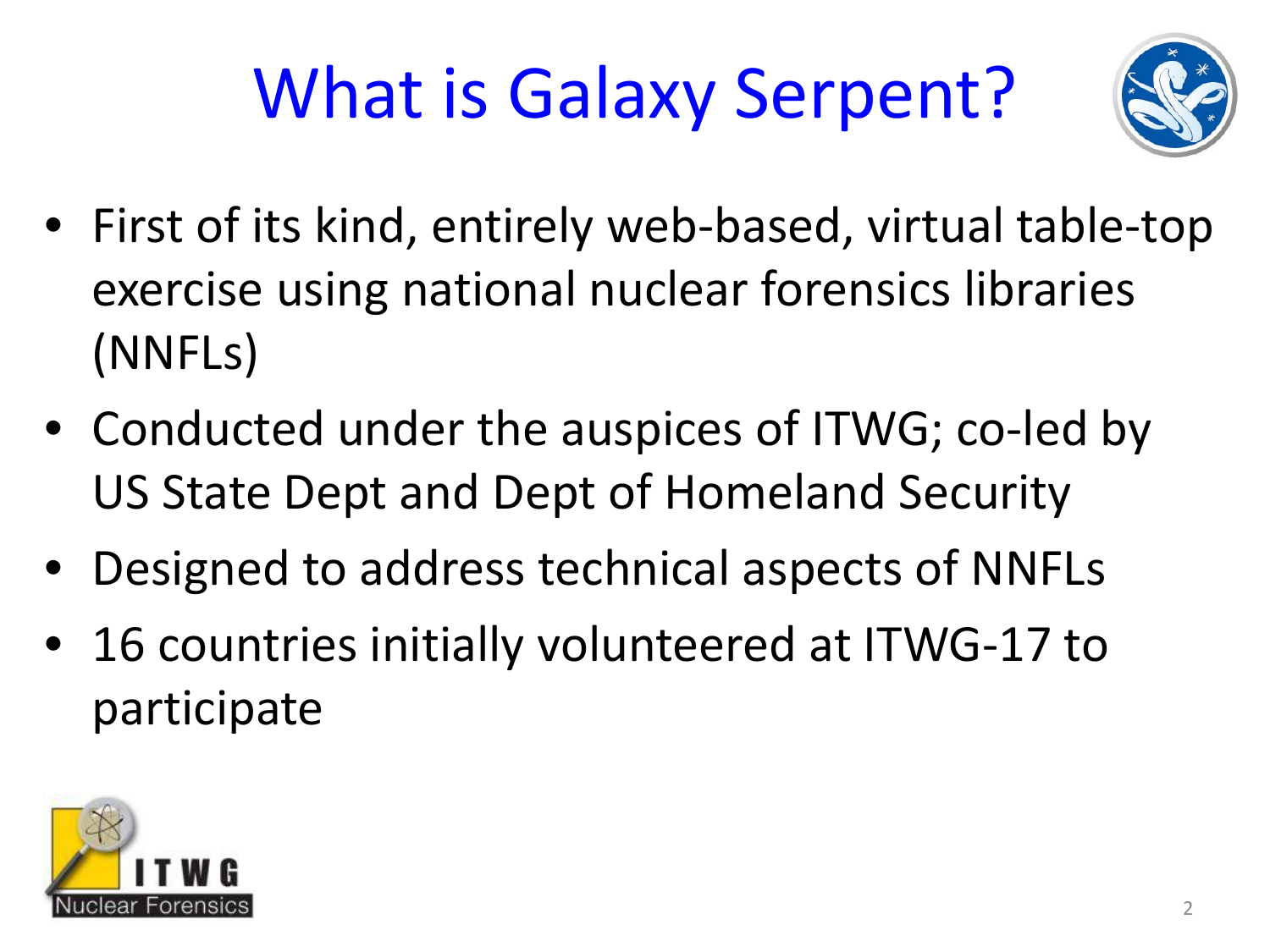### A Framework for Cooperation



National nuclear forensics libraries (NNFLs):

- Provides an organizational knowledge framework for States investigating illicit uses of nuclear material
- Consists of information pertaining to the inventory of nuclear or other radioactive material produced, used, or stored by a State
- Allows a State to quickly assess the question "Is it consistent with our material?"

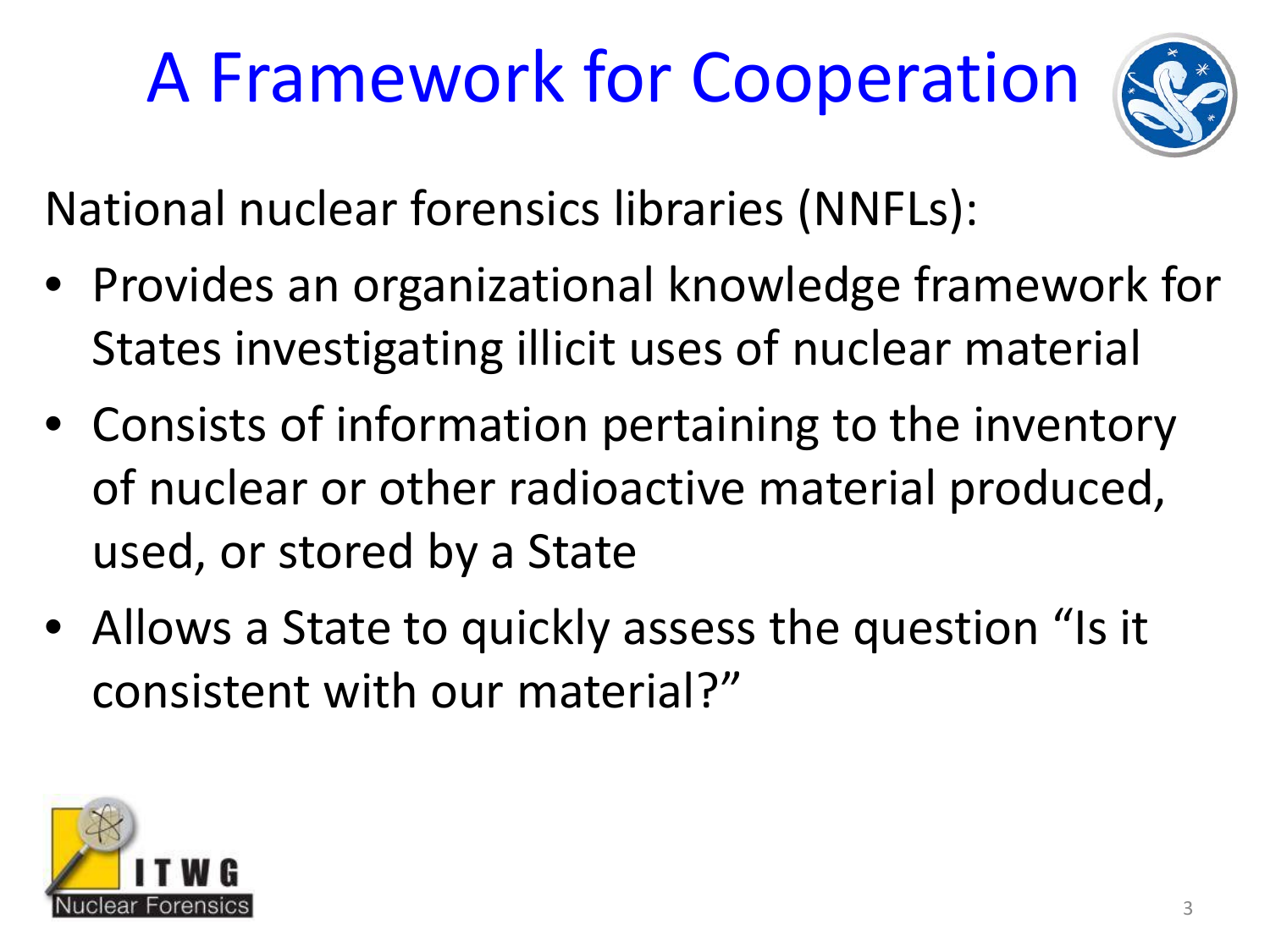### Galaxy Serpent: Purpose



- Raises awareness about the technical aspects of creating and using NNFLs
	- *Teams create their NNFL from provided, existing data (public domain)*
	- *Teams then use their NNFL to determine if seized material is or is not consistent with their material in their NNFL*
- Teams encouraged to communicate, share approaches or methods, as needed

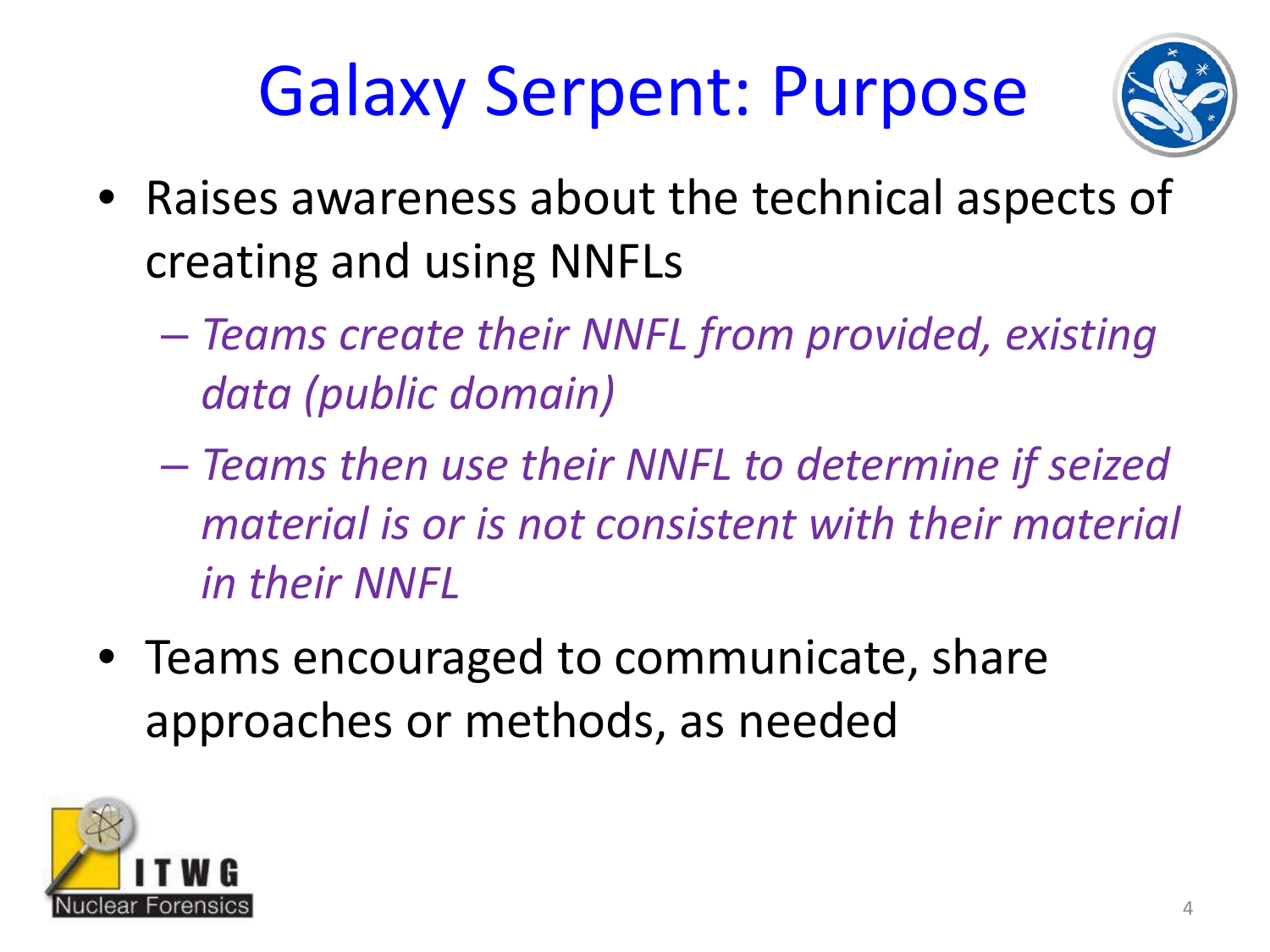### Galaxy Serpent: Conduct



- 3-4 teams, each from a different State or organization (i.e. "Galaxy") play in each Round
- Five rounds were conducted; each about 8 weeks in duration (Feb 2013 – April 2014)
- Teams receive information and post progress on a dedicated web portal (provided and managed by State Dept)





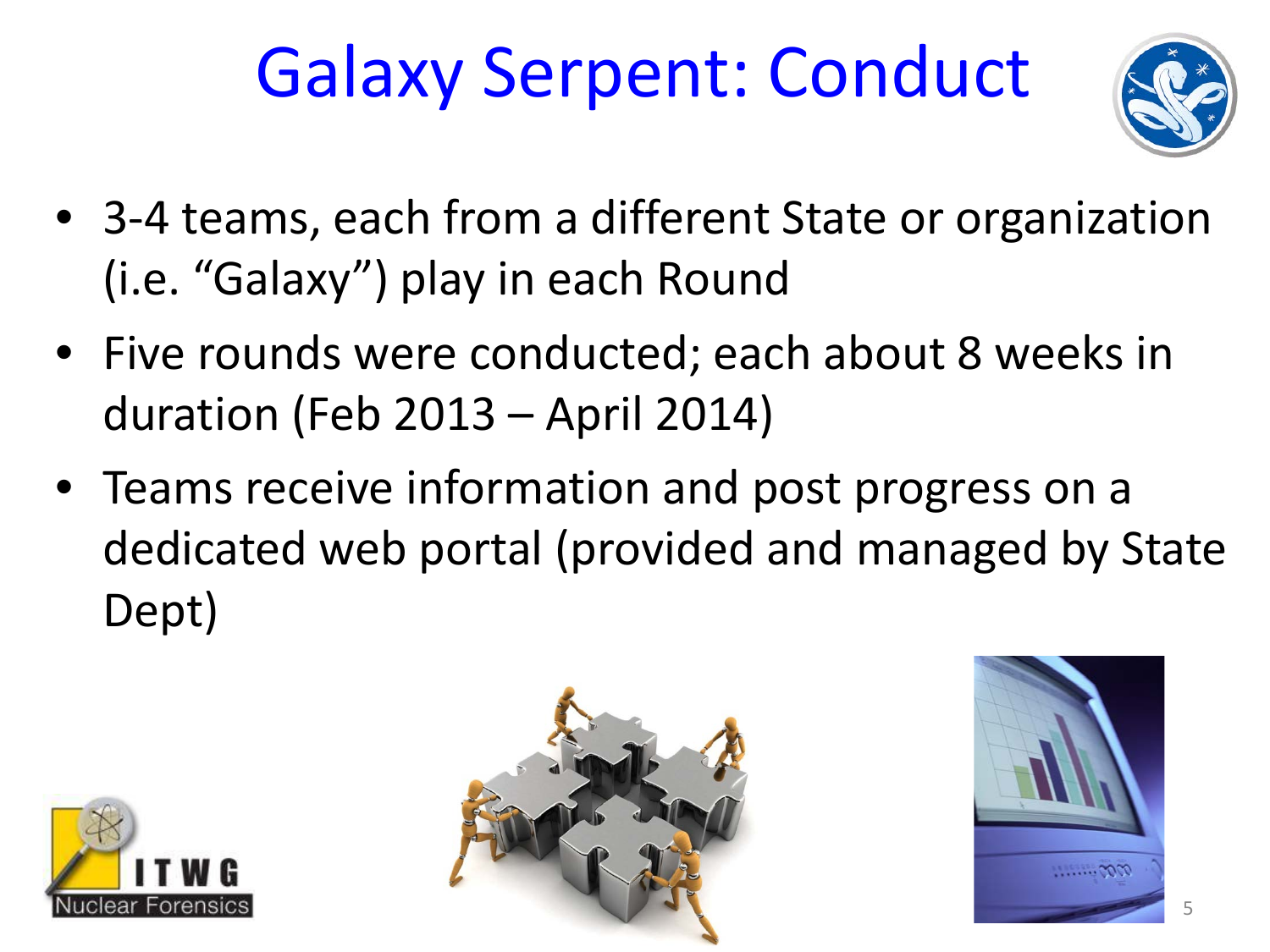### Galaxy Serpent: Participants



| Round 1         | Round 2        | Round 3       | Round 4       | Round 5       |
|-----------------|----------------|---------------|---------------|---------------|
| (Feb-Apr '13)   | (May-July '13) | (Aug-Oct '13) | (Feb-Apr '14) | (Feb-Apr '14) |
| Australia/ANSTO | Japan          | Hungary       | "Pisces"      | JRC/ITU       |
| <b>Brazil</b>   | South Africa/  | Sweden        | "Aquarius"    | "Pegasus"     |
|                 | <b>NECSA</b>   |               |               |               |
| Canada          | UK/AWE         | "Shapley"     | "Seyfert"     | "Sagittarius" |
| "Cygnus"        | "Hydra"        | "Carina"      |               |               |

Italicized text indicates the team in each round which was assigned the reactor that

was the source of the hypothetical seizure.

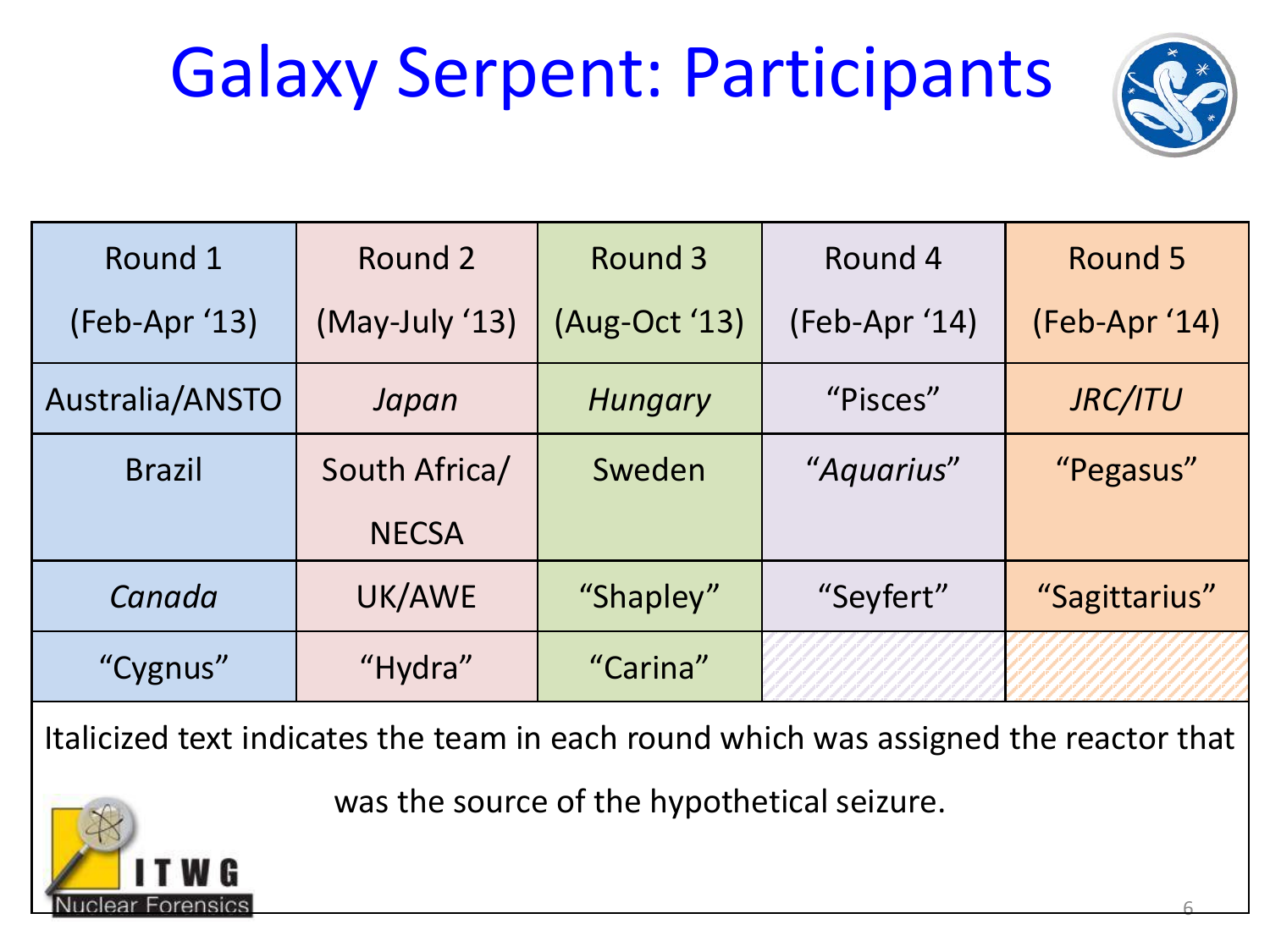

### Galaxy Serpent: Web Portal

| National Nuclear<br>Forensics Library<br>Virtual Table Top Exercise<br>"Galaxy Serpent"<br>œ<br>frank.wong@hq.dhs.gov Sign Out |                                                                                           |               |                           |                               |
|--------------------------------------------------------------------------------------------------------------------------------|-------------------------------------------------------------------------------------------|---------------|---------------------------|-------------------------------|
| <b>Workspaces <math>\star</math></b>                                                                                           |                                                                                           |               |                           | Search<br>Advanced            |
| <b>VIRGO Galaxy</b><br>Calendar                                                                                                | + Add Tab<br><b>Documents</b><br><b>Discussions</b><br>Settings -<br>Properties<br>People |               |                           |                               |
| <b>VIRGO Galaxy Files</b>                                                                                                      |                                                                                           |               |                           | Options $\blacktriangleright$ |
| Upload $\rightarrow$<br>$New -$                                                                                                |                                                                                           |               |                           | $\equiv$<br>注                 |
| Files by Folder $\sim$                                                                                                         | Items not in Folders $\mathscr{P}$ $\star$                                                |               |                           |                               |
| Items not in Folders<br>$\Box$ All Items<br>$\Box$ Seized source data (1)<br>VIRGO Reactor Data (7)<br><b>同</b> Trash          | Name                                                                                      | <b>Status</b> | Modified $\sim$           | $\Box$                        |
|                                                                                                                                | 圖 130322 2nd report phase 2.doc                                                           |               | Mar 25 by                 | $\mathbb{R}^n$                |
|                                                                                                                                | 130315 1st report phase 2.doc                                                             |               | Mar 18 by                 | $\Box$                        |
|                                                                                                                                | ■ 130308 4th (final) report phase 1.doc                                                   |               | Mar 11 by                 | $\Box$                        |
|                                                                                                                                | 圖 130301 3rd report phase 1.doc                                                           |               | Mar 4 by 0                | $\overline{\phantom{a}}$      |
|                                                                                                                                | 130222 2nd report phase 1.doc                                                             |               | Feb 25 by                 | $\Box$                        |
|                                                                                                                                | <b>■ 130215 1st report phase 1.doc</b>                                                    |               | Feb 18 by                 | $\Box$                        |
|                                                                                                                                | Template for weekly Galaxy Serpent Phase 1 reports.doc                                    |               | Feb 15 by Junior Dorgeron | $\Box$                        |
|                                                                                                                                | <b>Fig.</b> Seized source data (1)                                                        |               |                           | $\Box$                        |
|                                                                                                                                | <b>Fig.</b> VIRGO Reactor Data (7)                                                        |               |                           | $\Box$                        |
|                                                                                                                                |                                                                                           |               |                           |                               |



*Team Virgo Sample Home Page Progress Reports Phase I Injects: Reactor Data Phase II Injects: Seized Material Data* 7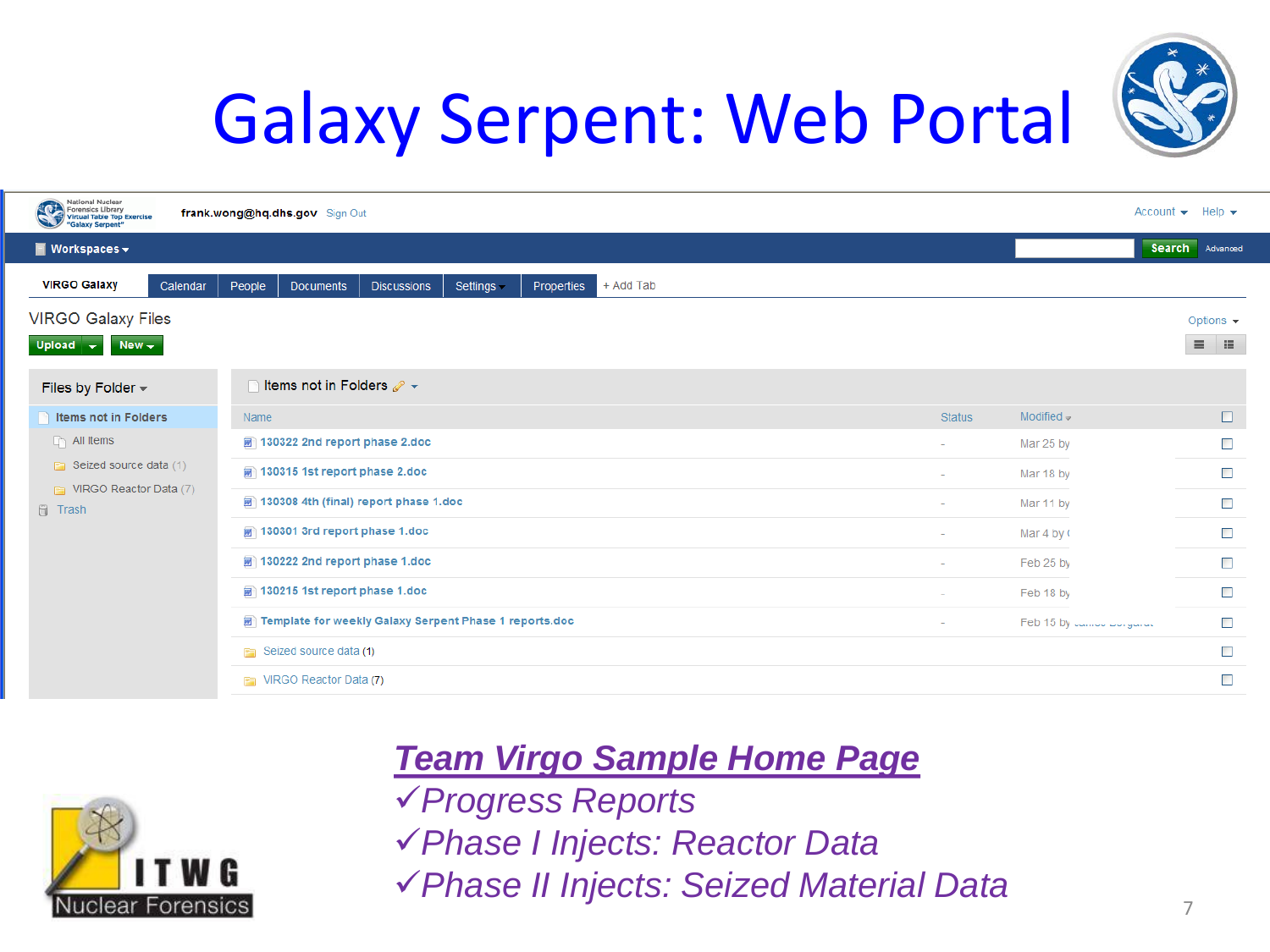# Galaxy Serpent: Artificialities



- Uncertainties were developed, and not part of the original SFCOMPO data
- The "universe" of data sets were intentionally constrained to low-enriched uranium (LEU) reactors to help bound the problem
- Model NNFLs were composed of just three reactors; a combination of BWR and PWRs.

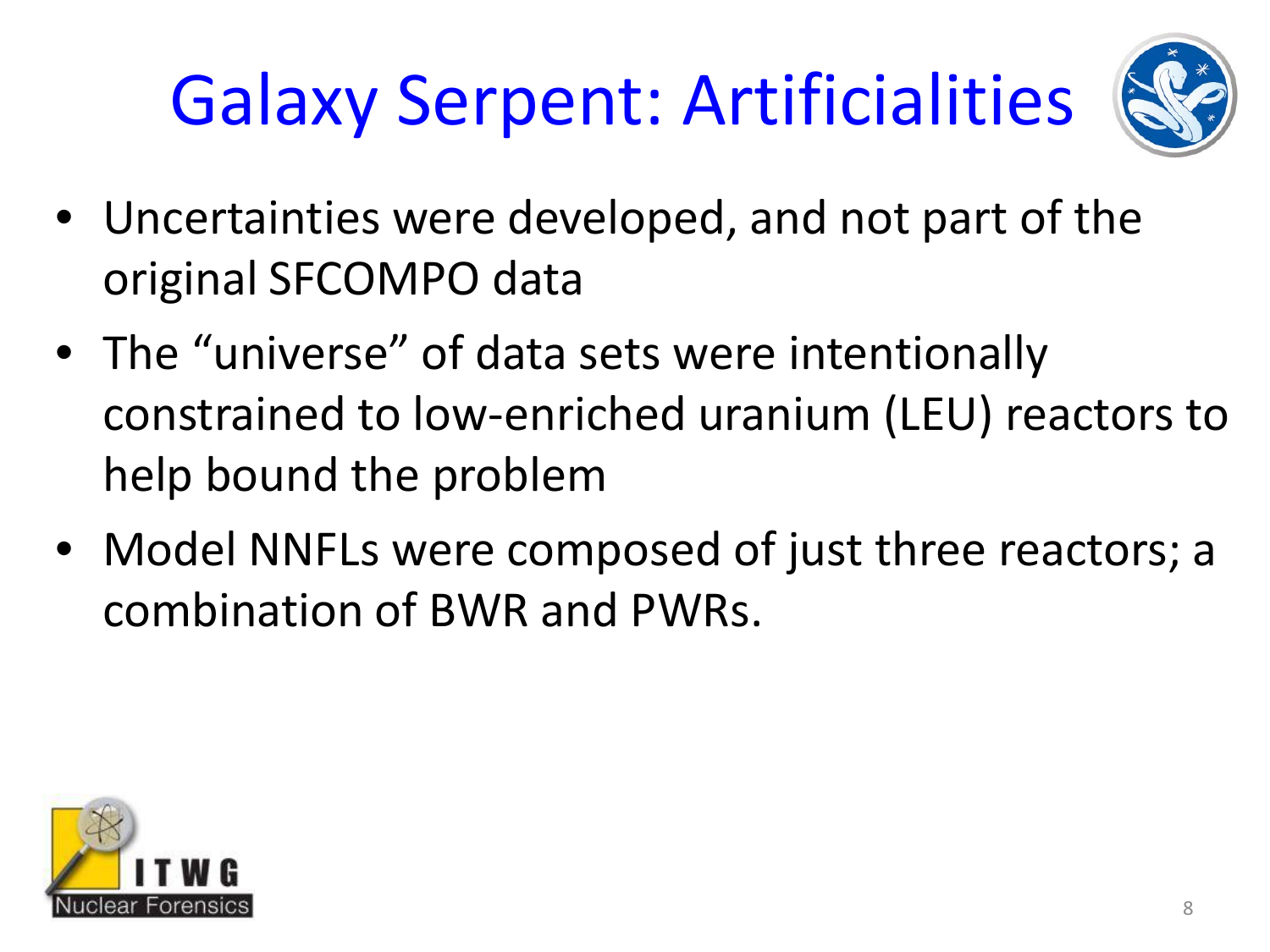### Galaxy Serpent: Scenario



- Public domain spent fuel compositions are used (SFCOMPO; 14 nuclear reactors)
- Each Galaxy is provided data from ~3 reactors (i.e. "moons of Saturn")



#### *Phase II*

*A dirty bomb with spent fuel was seized. Determine if this spent fuel is or is not consistent with spent fuel in your NNFL*

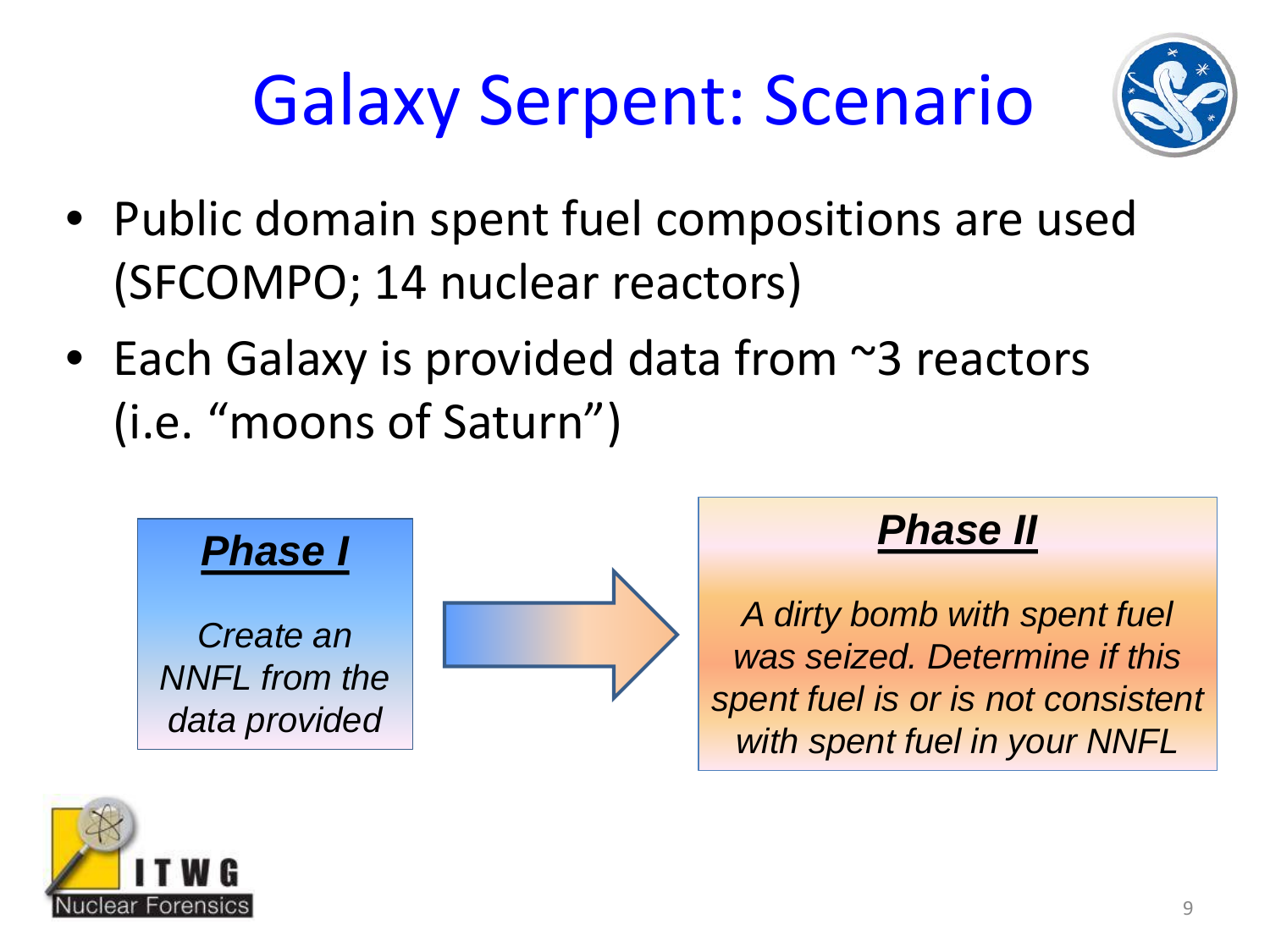### Galaxy Serpent: Scenario Example



10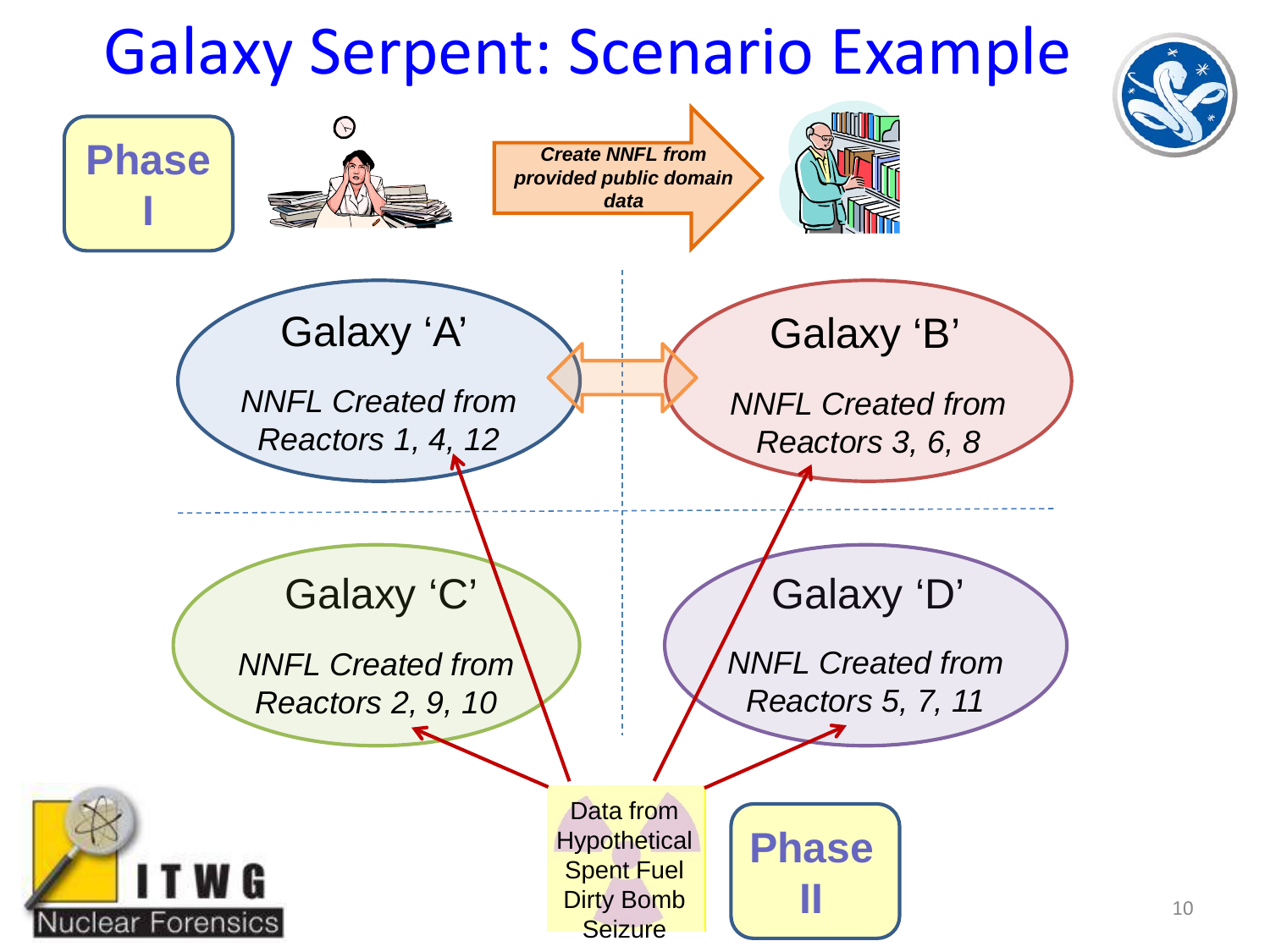### Galaxy Serpent: Progress Posting

◀ Back to Items not in Folders

130301 3rd report phase 1.doc 135 KB Weekly report 3 - Phase 1

Download  $\rightarrow$  Upload New Version

#### Last edited b is Mar 4 No Status Tags: report edit tags  $100\% + \cdot P$  4 2 /4  $\rightarrow I$  0 Search.  $\bigcirc$  = Artha 7 0.76 Antha 8 O Ö Arthe 9  $0.7$ а Atlan 10 0.66 Atlas 11 Ξ Atlas 12  $0.6$ Atlas 13 8  $0.56$ Atlas 14 **Atlas 15**  $0.5$ Enceladus 16 Encalados 17  $0.46$ Enceladus 18  $0.4$ Enceladus 19 Enceladus 20  $0.36$ Enceladus<sub>21</sub> Encelados 22 Λ Δ Enceladus 23  $1.4$ Δ Encaladus 24  $1.2$  $1.5 \triangle$ Enceladus 25  $08$ 05  $0.6$  $0.4$  $0.2$  $05$ LC<sub>2</sub>  $\Box$ LC1

Audit Log



*Team Virgo: Excerpt from Phase I progress; their NNFL is complete and PCA is used to cluster reactors* 



Options .

Share -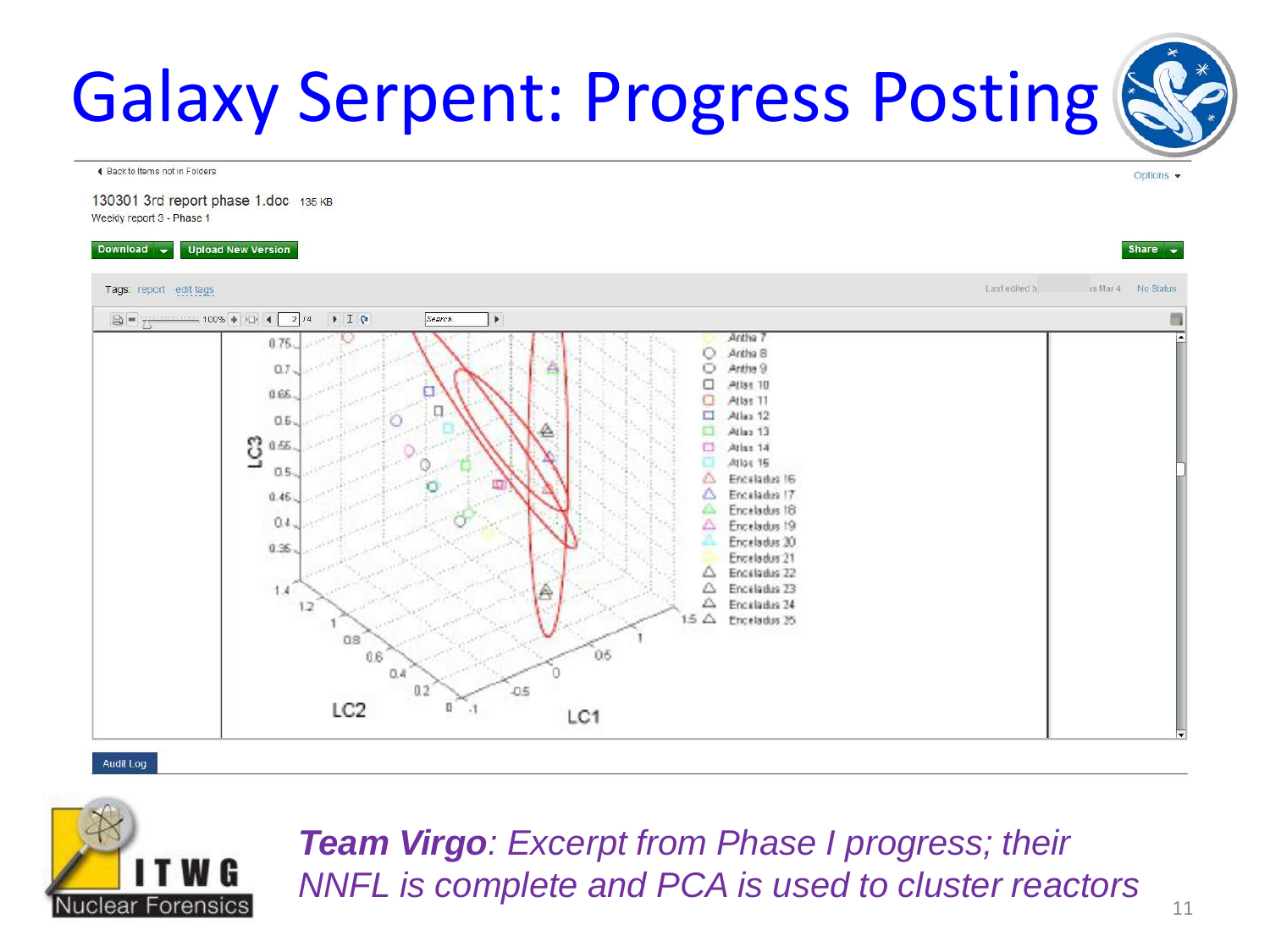### Galaxy Serpent: Evaluation



#### Examples: Technical assessment of results







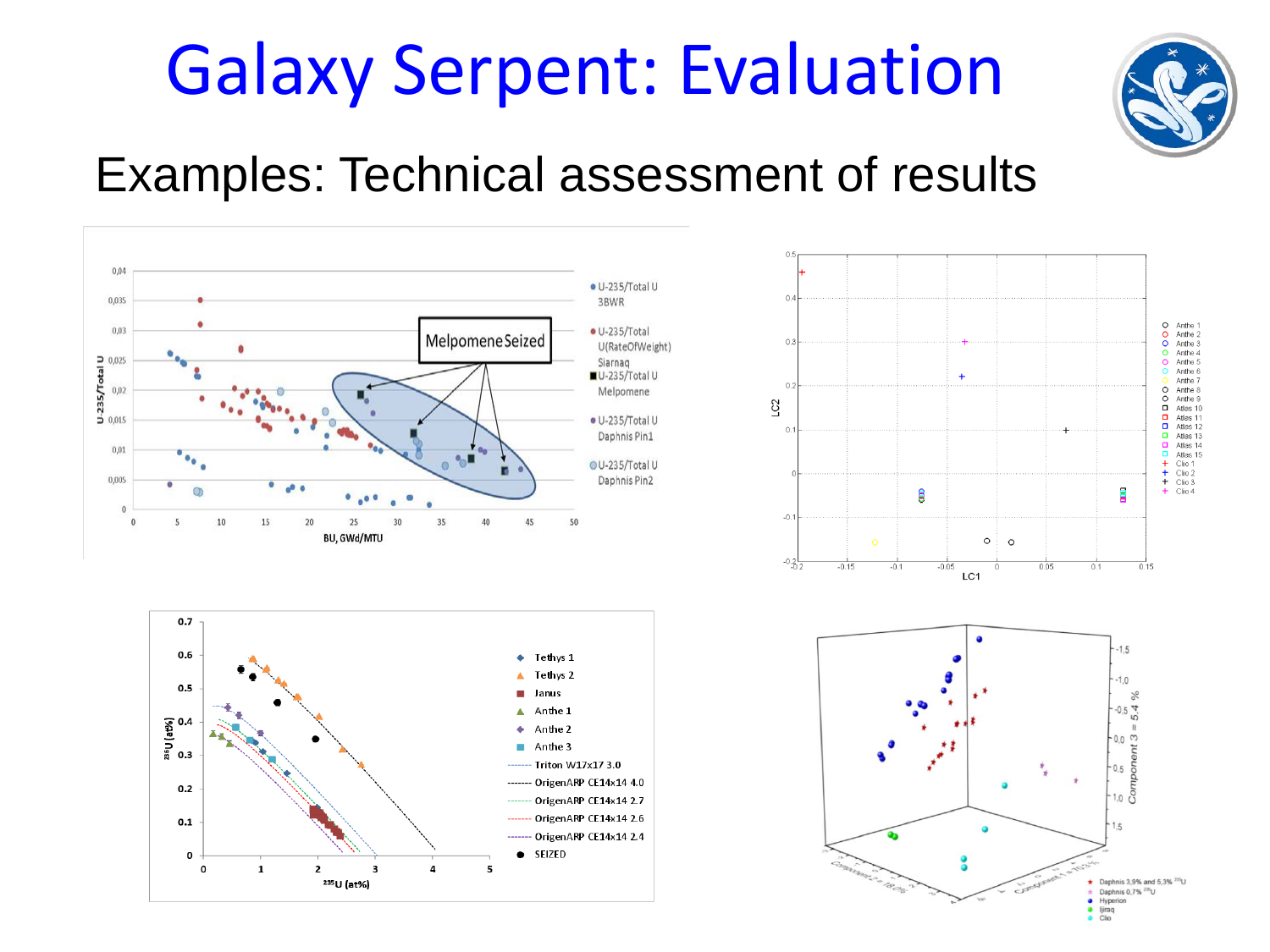# Galaxy Serpent: Results



All teams benefited from the exercise

- All teams that completed the exercise correctly answered "Is it consistent with our material?
- All gained valuable insights into procedural issues, gaps in expertise, and similar critical infrastructure
- Contributions for variety of professional expertise
- Assignment of confidence levels

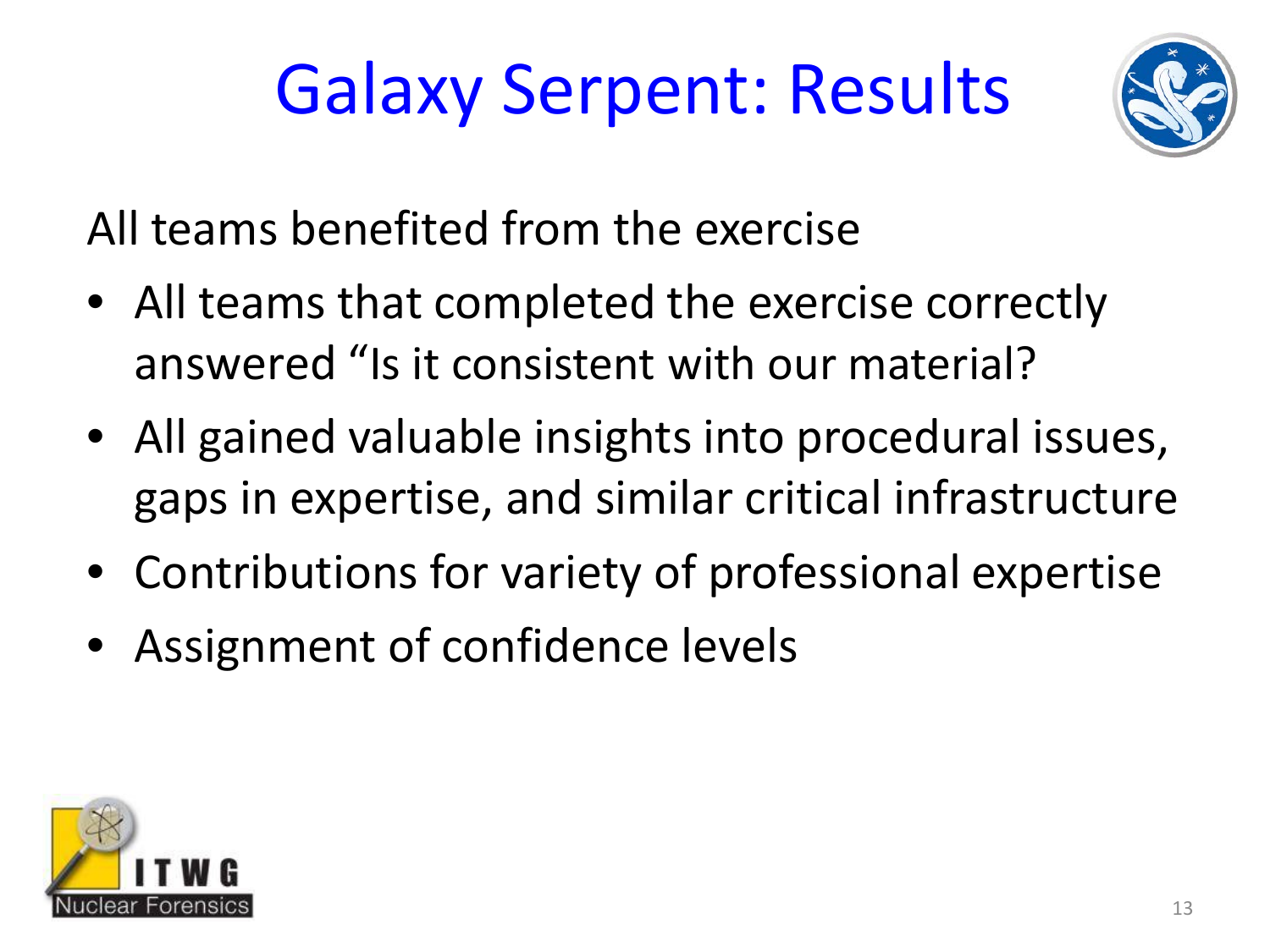### Lessons Learned



- Cost effective international collaboration of scientists
- Multiple analytical methodologies, with confirmed findings
- Community of experts aware of NF and NNFLs expanded
- Wide-ranging expertise provided valuable contributions
- Demonstrated efficacy of NNFLs in drawing inferences of the origins of a hypothetical seizure of spent nuclear fuel
- NNFLs provided critical insights: especially about organizing existing data, re-purposed for an NNFL
- NNFLs can play a vital role in the investigative effort involving nuclear or other radioactive material